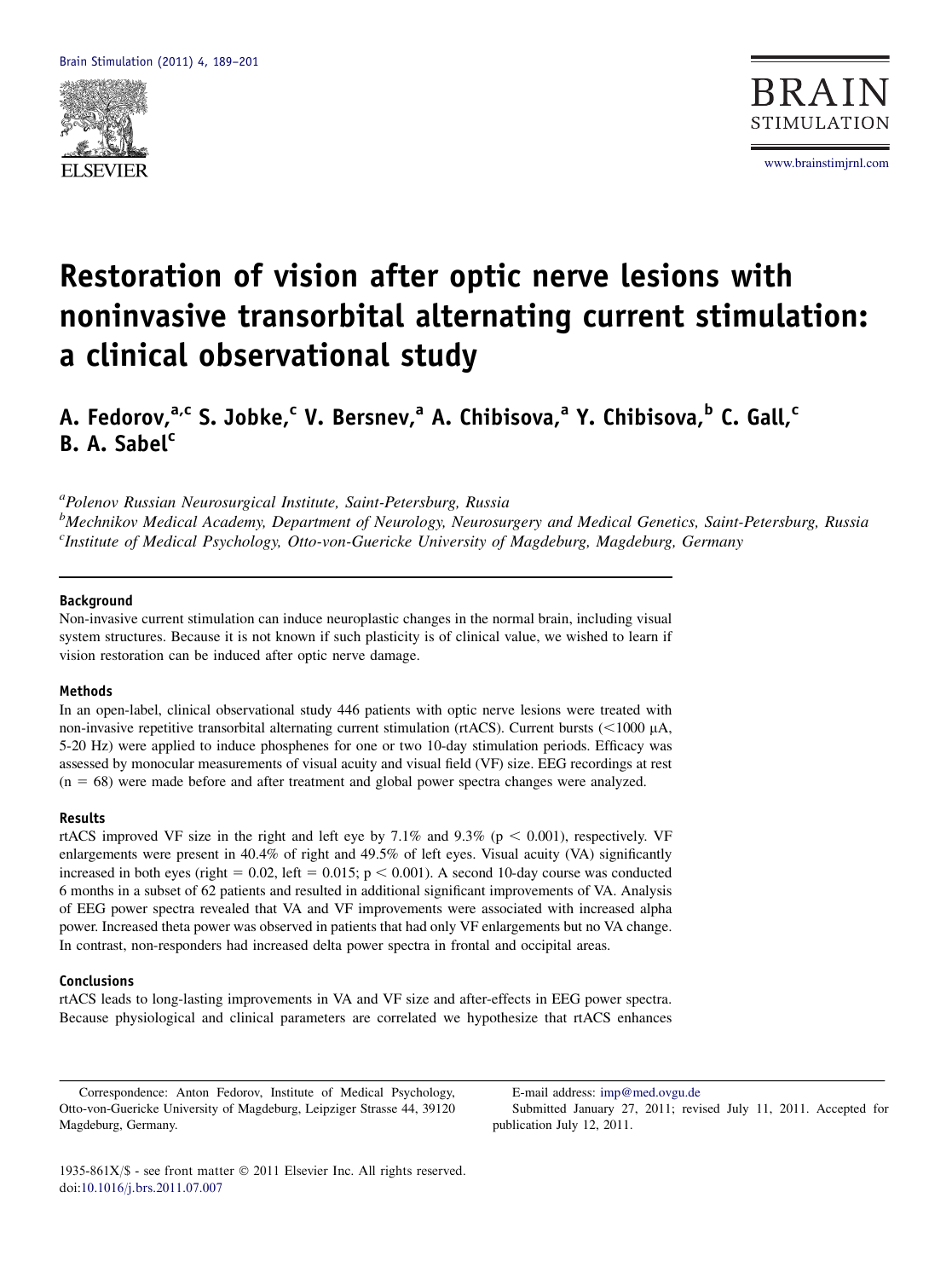plasticity by inducing synchronization in different cortical regions, but the precise mechanisms needs further clarification. These encouraging results require confirmation by controlled clinical trials. 2011 Elsevier Inc. All rights reserved.

Keywords optic neuropathy; alternating current stimulation; vision recovery; restoration; neuroplasticity

Patients having impaired vision after brain damage can experience many limitations in everyday life activities such as deficits in visual orientation or detection of objects in visual space.<sup>[1,2](#page-10-0)</sup> Beyond a period of spontaneous recovery that typically lasts only for a few weeks or months<sup>[3,4](#page-10-0)</sup> in which the brain undergoes significant reorganization, $5$  the visual field defect (VFD) remains rather stable with no further improvement. However, when stimulating the visual field (VF) border by behavioral training, significant expansion of the VF can be achieved even many years after the damage. $6-15$  This argues for a well preserved neuroplasticity potential of the visual system in the adult and older age.

In Russia there has been a long-standing interest in improving VFs by electric stimulation methods that goes back to the pioneering studies by Bechtereva in the early 1970s.<sup>16</sup> Together with Khilko and Shandurina,<sup>[17](#page-11-0)</sup> Bechtereva later developed an invasive electrical stimulation procedure to treat injured optic nerves during neurosurgical operations in partially or totally blind patients who had tumor, arachnoiditis, or traumatic brain injury (TBI). They observed significant recovery of vision 3-4 weeks after invasive stimulation which remained stable for over 2 years. This technique was replaced in 1990 by noninva-sive stimulation approaches<sup>[18,19](#page-11-0)</sup> using alternating current stimulation protocols. Since then, a comprehensive analysis of physiologic data (EEG, VEP, PET) has revealed that repetitive transorbital alternating current stimulation (rtACS) not only results in functional improvements of the visual system, but that this protocol has a more wide-spread effect on cortical and subcortical systems.<sup>[18,20,21](#page-11-0)</sup> Because of the fundamental value of these observations, we have initiated a collaboration between our teams in St. Petersburg (Russia) and Magdeburg (Germany) to analyze and validate VF dynamics after rtACS. This study was also motivated by recent reports of cortical excitability changes after noninvasive transcranial magnetic or direct current stimulation in the motor,  $22-27$  somatosensory,  $28.29$ and visual system.[30-34](#page-11-0)

By analyzing the original data collected in St. Petersburg (Russia), we carried out an independent assessment of the VF size changes in Germany. As we now demonstrate with the data obtained in a large sample, observational study, treatment of optic neuropathy patients with rtACS can improve visual acuity (VA) and VF size.

# Methods

# Subjects

Patients were treated during the period of 1993 to 2006 in Saint-Petersburg, Russia, at the Institute of the Human Brain and Neurosurgery Institute (by A.F.) and at the Mechnikov Medical Academy (by Y.C.). The patients were part of a clinical observational study, i.e., they did not participate in a formal clinical trial. In this study, data were collected during routine treatment before and after rtACS. The treatment protocol was approved by the local Ethical Committees in accordance with the Declaration of Helsinki with informed written consent from the patients. Available printed case histories of 446 patients were transferred to Germany for quantitative analysis. Our open-label, clinical observational study did not have a control group and both the patients and the attending physician were aware of the treatment modality. Therefore, experimenter bias cannot be excluded as a possible error source.

All patients had visual loss caused by damage of the optic nerve caused by either traumatic brain injury (TBI,  $n = 209$ ), inflammation (n = 134), brain tumor (n = 40), or vascular lesions ( $n = 63$ ) ([Table 1](#page-2-0)).

The presence of optic neuropathy was documented by direct fundus ophthalmoscopy and the lesion ages were  $6.8 \pm 6.5$  years ([Table 1](#page-2-0)), i.e., well beyond the period of spontaneous recovery.

# Exclusion criteria

Before treatment commenced, patients were screened to ascertain that there was neither clinical evidence of growing brain tumor anywhere in the body, nor confirmed autoimmune disease or chronic infections. Patients were also excluded if one of the following criteria applied: heart pacemakers, epileptic seizure within the last 3 years, photosensitive epilepsy as determined by EEG, mental diseases (schizophrenia), unstable diabetes, high blood pressure  $(>160/100$  mm Hg), or instable or high level of intraocular pressure (i.e.,  $>27$  mm Hg). Considering that current is also going directly to the retina, patients were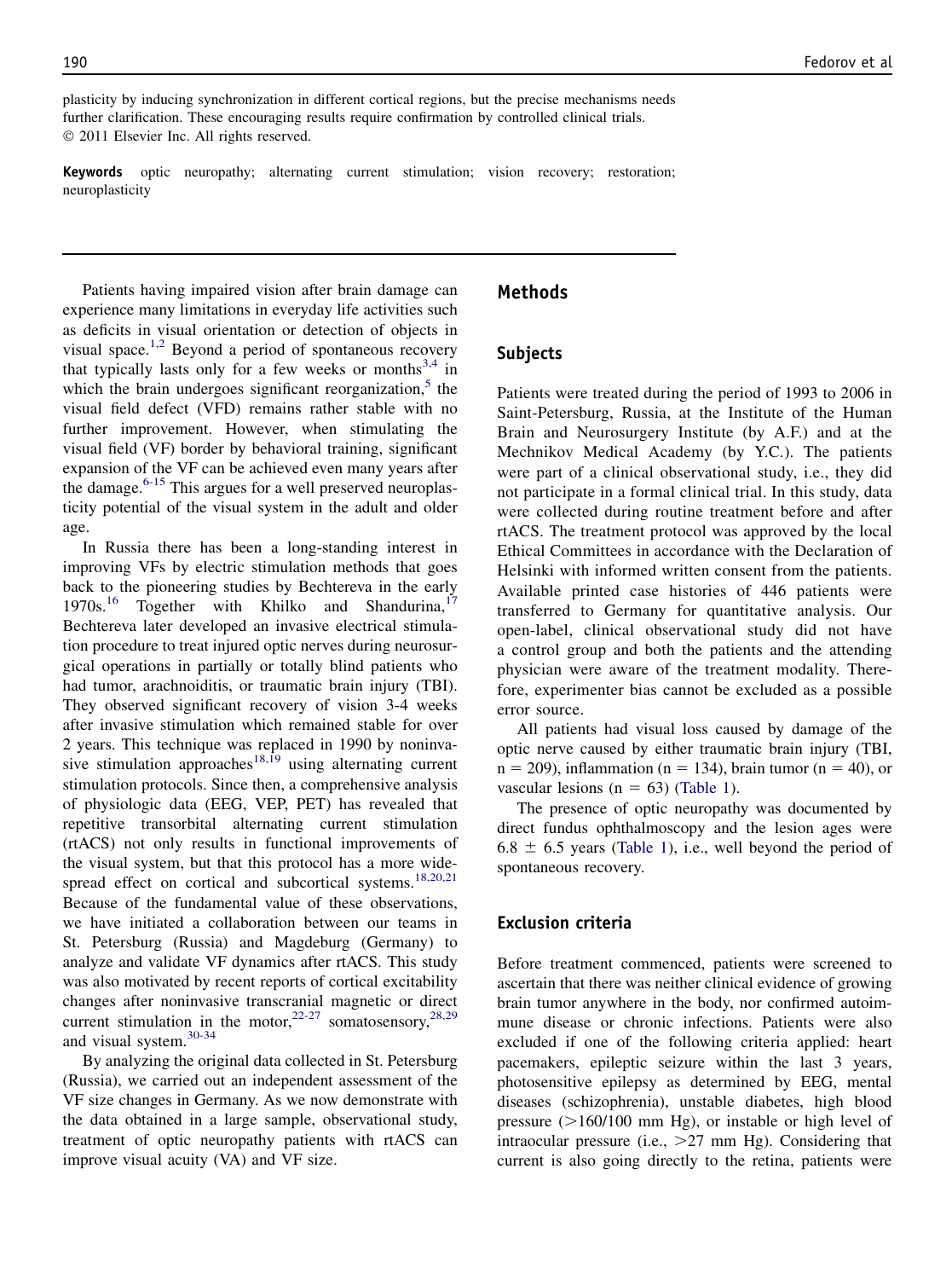<span id="page-2-0"></span>Table 1 Patients demographic and initial vision deficit depends on optic neuropathy origin and performed course of noninvasive current stimulation

|                                                         |                 | Optic neuropathy origin |                 |                 |                 |
|---------------------------------------------------------|-----------------|-------------------------|-----------------|-----------------|-----------------|
| All patients                                            |                 | Trauma                  | Inflammation    | Tumor           | Vascular        |
| Patient group performing a first course                 |                 |                         |                 |                 |                 |
| of treatment ( $n = 446$ )                              | $n = 446$       | $n = 209$               | $n = 134$       | $n = 40$        | $n = 63$        |
| Age (years)                                             | $37.9 \pm 17.2$ | 33.9 $\pm$ 14.0         | $32.0 \pm 12.6$ | $38.8 \pm 16.7$ | $62.8 \pm 13.3$ |
| Sex $(M/F)$                                             | 316/130         | 173/36                  | 103/31          | 11/29           | 29/34           |
| Lesion age (years)                                      | 5.9 $\pm$ 8.0   | $6.8 \pm 9.9$           | 4.8 $\pm$ 5.6   | $6.6 \pm 6.9$   | $4.5 \pm 5.1$   |
| Number of treated eyes                                  | 379 right eyes  | 175 right eyes          | 123 right eyes  | 30 right eyes   | 51 right eyes   |
|                                                         | 363 left eyes   | 151 left eyes           | 126 left eyes   | 30 left eyes    | 56 left eyes    |
| Pretreatment visual acuity decimal $(M \pm SD)$         |                 |                         |                 |                 |                 |
| Right eve                                               | $0.22 \pm 0.31$ | $0.25 \pm 0.35$         | $0.17 \pm 0.26$ | $0.24 \pm 0.31$ | $0.30 \pm 0.29$ |
| Left eye                                                | $0.21 \pm 0.31$ | $0.28 \pm 0.36$         | $0.14 \pm 0.24$ | $0.21 \pm 0.29$ | $0.23 \pm 0.27$ |
| Pretreatment visual field, $cm^2$ (M $\pm$ SD)          |                 |                         |                 |                 |                 |
| Right eye                                               | 39.4 $\pm$ 28.2 | $36.4 \pm 31.8$         | 45.9 $\pm$ 23.6 | $35.7 \pm 27.3$ | $36.6 \pm 24.1$ |
| Left eve                                                | $37.3 \pm 28.3$ | $36.7 \pm 31.3$         | 41.6 $\pm$ 24.9 | $26.5 \pm 28.9$ | $35.4 \pm 26$   |
| Pretreatment visual field defect types, prevalence in % |                 |                         |                 |                 |                 |
| Contraction of the peripheral border                    | 30              | 51.3                    | 21.5            | 46.2            | 6.9             |
| Central or paracentral scotoma                          | 24.4            | 16.5                    | 50.3            | 12.8            | 2.1             |
| Scotoma and peripheral contraction                      | 26.9            | 19.4                    | 22.6            |                 | 53.6            |
| Residual islands                                        | 18.7            | 12.8                    | 5.6             | 41              | 37.4            |
| Patient group performing a second course                | $n = 62$        | $n = 27$                | $n = 15$        | $n = 10$        | $n = 10$        |
| of treatment ( $n = 62$ )                               |                 |                         |                 |                 |                 |
| Age at first stimulation $(y)$                          | $36.8 \pm 17.7$ | $33.5 \pm 14.2$         | $27.7 \pm 10.4$ | $30.1 \pm 11.0$ | 63.7 $\pm$ 14.1 |
| Sex $(M/F)$                                             | 40/22           | 22/5                    | 11/4            | 4/6             | 3/7             |
| Lesion age at first stimulation (y)                     | $6.1 \pm 6.4$   | $5.8 \pm 6.1$           | 4.9 $\pm$ 5.2   | $6.2 \pm 6.0$   | 7.2 $\pm$ 8.0   |
| Duration stimulation-free interval (mo)                 | $8.9 \pm 4.1$   | $9.1 \pm 4.4$           | 7.9 $\pm$ 2.1   | $8.3 \pm 3.3$   | $9.3 \pm 4.3$   |

excluded if they had retinopathy, retinal detachment, or if there was a risk or recent history of hemorrhages.

# Clinical evaluation

All patients (mean age  $37.6 \pm 17.8$  years) underwent an ophthalmologic examination including VA, perimetry, and fundus examination. Two hundred ninety-eight patients had damage on both eyes and 148 only on one eye. VA was measured monocularly in refraction corrected patients using the Snellen test chart that was presented at a distance of 6 meters.

VFs of all patients were determined with a Russian perimeter (ShP-31) comparable to a Goldmann perimeter used in Western countries. During this kinetic perimetry, a (white) light stimulus was manually moved from the periphery toward the central VF until the patient pressed a button to indicate that the stimulus was seen. The stimulus size was 2 mm diameter and it was moved at a velocity of about 5 degrees per second. Meridians were tested in 15-degree steps. The patient's eye was positioned at a distance of 45 cm from the perimeter screen and the luminance of the stimulus and the background were set at 318 and 10.3 cd/m<sup>2</sup>, respectively. Both eyes were tested in all patients but only data of impaired eyes were considered for statistical analysis. VFs were then quantified in

Germany by entering the VF plots into a planimetric computer image analysis system to determine VF size of the seeing visual field. Normal VF size is equal to  $152 \text{ cm}^2$ . VFDs were determined in 76.1% for right eye and 71.7% for left eyes and were classified to belong to the following types (1) contraction of the peripheral border with intact foveal region (30%), (2) central or paracentral absolute scotoma (24.4%), (3) combination of peripheral contraction with central scotoma (26.9%), and (4) complete VF loss with residual islands of vision (18.7%, Table 1).

# Stimulation protocol

rtACS $^{21,35}$  $^{21,35}$  $^{21,35}$  was applied with a multichannel device (Brainstim, Russia, a prototype of EBS Technologies GmbH, Kleinmachnow, Germany) generating weak currents of square or sinus wave pulses that were given in trains of stimulation. To perform the transorbital stimulation, four active multichannel stimulation electrodes were placed at the upper eyelids (two for each eye) with eyes closed. The reference electrode was positioned at the wrist on the right hand.

The specific stimulation protocol was individually adjusted based on prior clinical experience. The number of pulses per train was initially set at two and then was gradually increased up to nine pulses per train in the last of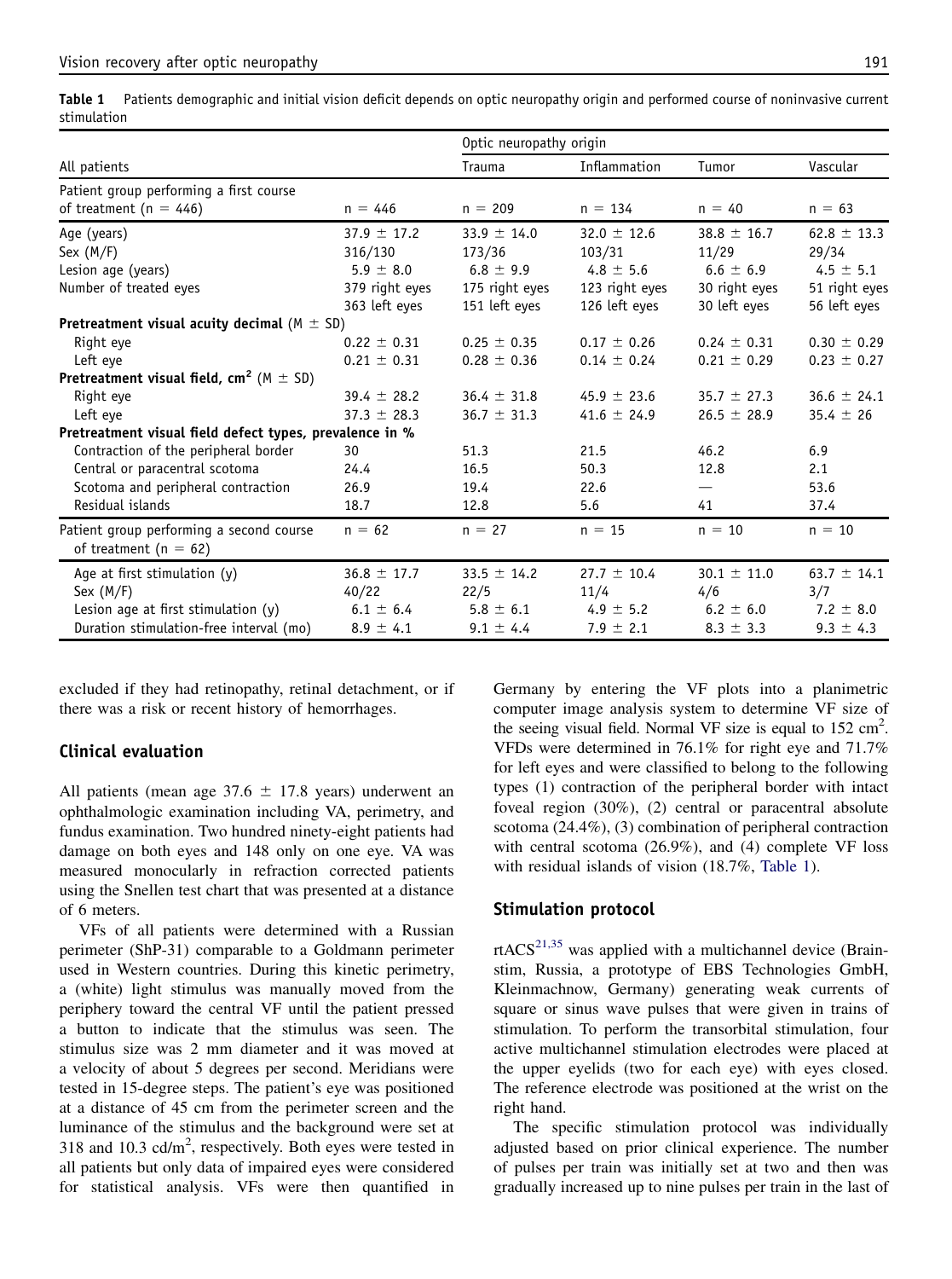the 10 daily sessions. The pulse trains were delivered consecutively to each of the four channels (without channel pooling) constituting one cycle. Each daily session consisted of 200 to 250 such cycles that were interrupted by five to seven 1 minute pauses during the daily session. For all patients each of the train pulse repetitions varied from 5 and 20 Hz randomly. Current intensity was individually adjusted according to how well patients perceived phosphenes during the diagnostic procedures when the current amplitude was gradually increased with  $10 \mu A$  step per second at pulse repetition of 5 Hz. The current level at which the patient started to perceive flickering light impressions (phosphenes) was defined as the ''individual current threshold'' that was then selected as the stimulation setting. Obtained current threshold intensities varied from 115 up to 756  $\mu$ A (mean value is 417  $\pm$  156  $\mu$ A). During the period of the 10-day therapy (10 sessions), phosphene thresholds had a tendency to decrease.

About 10-15% of stimulated patients were unable to see phosphenes during the rtACS as the result of severe vision loss. In such cases the current adjustment was selected so that the skin perceptions under the electrodes (noticed as local tingling or vibration) were clear and well tolerated. rtACS was applied daily for 2 weeks (excluding weekend) with session length between 25-40 minutes.

Severe adverse effects after the therapy and during followup period were not observed. During the stimulation sessions about 10% of patients noticed minor pain or local warmth under the stimulation electrode or immediately after the session some vision blurring effects for 1-2 minutes. More rarely  $(<5\%)$  patients complained about weak headache, drowsiness, or poor sleep. Also, blood pressure fluctuation and general fatigue were occasionally noticed.

A subset of patients (40 male and 22 female) received an additional 10-day treatment period within few months after the first course of stimulation. Typically, these patients had requested the additional treatment because they thought that the first session had helped them to see better so that this group was composed primarily of responders.

## Neurophysiological evaluation

#### EEG recording

For further quantitative EEG analysis, 68 available pre- and posttherapy EEG records could be analyzed (from 34 responders and 34 nonresponders, respectively). The EEG records of most of the other patients  $(>\!\!75\%)$  were documented only as inkjet writing EEG plots (Neurofax EEG-5532, Nihon Kohden, Japan) so that their digital data were not available for analysis. The 68 patient EEG subgroup can therefore be considered to be representative of the total patient sample. EEG was recorded using an Encephalan-131/3, (Medicom-Mtd, Russia) with 19 sintered Ag/AgCl-electrodes placed according to the 10-10 system, with both ear references and ground electrode positioned between Fz-F4. Electrode impedances were always maintained below10 k $\Omega$ . EEG was analogue filtered from 0.016 to 200 Hz, sampling range at 500 Hz. Resting EEG with eyes closed conditions was collected for a duration of 102 seconds for further analysis.

#### EEG data preparation and analysis

Data analysis was performed using Vision Analyzer (Brain Products, Munich, Germany). All records were visually inspected for artifacts, and epochs containing eye movements or electrode drifts were rejected. Preprocessing included the following parameters: low cutoff at 0.5 Hz and high cutoff at 50.0 Hz (24 db/oct), notch filter 50 Hz; data were also ocular corrected. EEG data were segmented into 1.024-second epochs. Results of FFT were averaged, exported to SPSS 15.0 in the following bands (delta 0.5-3.5 Hz, theta 4-7.5 Hz, alpha 8-12.5 Hz, and beta 13-25 Hz), and log10 normalized. To reduce 19 brain sites to the main seven brain areas of interest further averaging with neighboring electrodes was calculated as follows: frontal (F3, Fz, F4), central (C3, Cz, C4), parietal (P3, Pz, P4), left (F7, T3, T5), and right temporal (F8, T4, T6), and left (O1) and right occipital (O2). Finally, pre- and posttreatment values were summarized in  $7 \times 4$  tables (seven brain regions; four frequency bands) for power spectra and frequency analysis. Two-sided P values were then calculated separately for all power spectra calculations for seven brain sites and alpha adjustments were made accordingly ( $P < 0.0071$ ).

# Statistical analysis

Summaries of patient records, VF charts and EEG results were transferred to Germany for data verification and statistical analysis. After the data were carefully screened with respect to data quality, particularly with regard to the VF border determinations, the pre-post differences of the seeing VF were quantified and analyzed with SPSS 15.0.

# Results

# First course of stimulation

#### Visual fields in total patient sample

The results of all 446 patients after the first stimulation course are summarized in [Table 2.](#page-4-0)

The overall dimension of the VF after treatment was compared with baseline (i.e., baseline  $= 100\%$  one-tailed t-test). The size of the VF relative to baseline of the right eye increased significantly from 39.4  $\pm$  28.2 cm<sup>2</sup> to 42.3  $\pm$ 27.8 cm<sup>2</sup>, i.e., a relative improvement of 7.1% ( $P \leq$ 0.0001). The VF in the left eye increased significantly by 9.3% (from 37.3  $\pm$  28.3 cm<sup>2</sup> to 40.8  $\pm$  28.5 cm<sup>2</sup>, P < 0.001). These average changes were mainly caused by VF enlargements  $(>1\%$  of VF size change) in 40.4% of the patients in the right eye and in 49.5% of the patients in the left eye as shown in [Figure 1.](#page-4-0)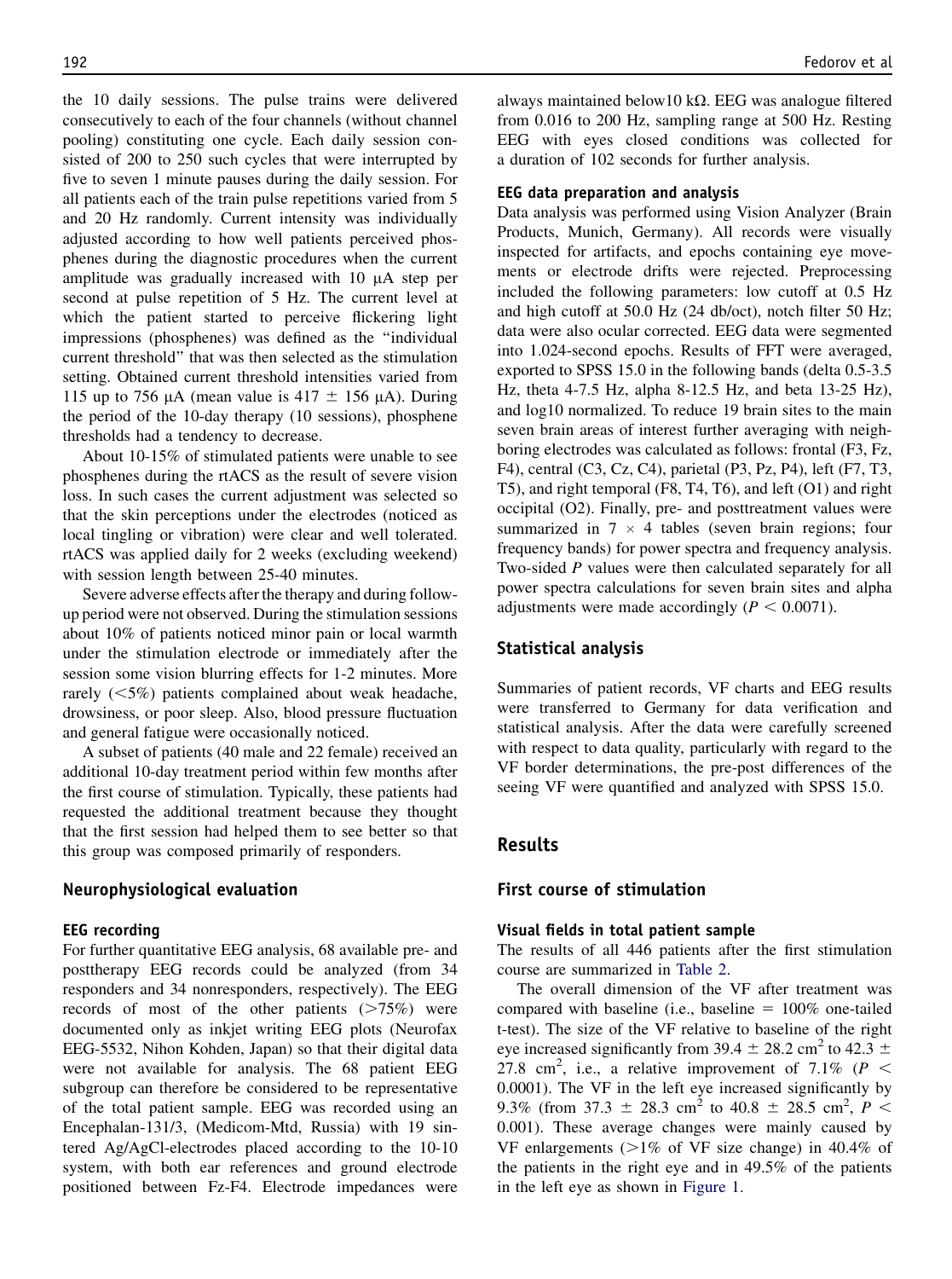<span id="page-4-0"></span>

| Table 2 | Relative changes of visual acuity depends on optic neuropathy origin |  |  |  |
|---------|----------------------------------------------------------------------|--|--|--|
|         |                                                                      |  |  |  |
|         |                                                                      |  |  |  |

| All patients    | Trauma         | Inflammation   | Tumor           | Vascular        |
|-----------------|----------------|----------------|-----------------|-----------------|
| $+7.1^a$        | $+8.0^{\rm a}$ | $+3.9^{a}$     | $+8.1^{\circ}$  | $+13.2^{\rm a}$ |
| $+9.3^{a}$      | $+9.7^{a}$     | $+6.5^{\circ}$ | $+9.2^{\rm a}$  | $+15.3^{\circ}$ |
| $+0.02^{\rm a}$ | $+0.01^{b}$    | $+0.02a$       | $+0.05^{\circ}$ | $+0.04^{b}$     |
| $+0.015^{b}$    | $+0.02a$       | $+0.01$ (n.s.) | $+0.02$ (n.s.)  | $+0.01^{b}$     |
|                 |                |                |                 |                 |

VA = visual acuity.<br>
<sup>a</sup>  $P < 0.001$ .<br>
<sup>b</sup>  $P < 0.01$ .<br>
<sup>c</sup>  $P < 0.05$ ; n.s. = not significant.

The VA of the right eye increased significantly from  $0.23 \pm 0.31$  to  $0.25 \pm 0.33$  ( $P < 0.0001$ ) and in the left eye from 0.21  $\pm$  0.31 to 0.23  $\pm$  0.31 (P < 0.0001). [Figure 2](#page-5-0) shows typical VF dynamics in single cases including the subject with the largest extent of recovery.

VF increases were largest in patients with residual islands of vision inside an otherwise complete VF loss . contraction of the peripheral border with foveal region intact . central or paracentral absolute scotoma . combination of peripheral contraction with central scotoma.

#### TBI

Patients having TBI ( $n = 209$ ) showed improvement of detection performance in kinetic perimetry from 36.4  $\pm$ 31.8 cm<sup>2</sup> to 39.4  $\pm$  31.9 cm<sup>2</sup> (OD), i.e. a significant VF enlargement of 8% ( $P < 0.0001$ ). In the left eye, the VF significantly increased by 9.7% (36.7  $\pm$  31.3 cm<sup>2</sup> to 40.3  $\pm$  $32.2 \text{ cm}^2$ ,  $P < 0.0001$ ).

VA in both eyes slightly improved from  $0.25 \pm 0.35$  to  $0.26 \pm 0.35$  in the right eye ( $P = 0.01$ ) and in the left eye from  $0.28 \pm 0.36$  to  $0.30 \pm 0.37$  ( $P < 0.0001$ ).

#### Inflammation

In patients with VFDs caused by inflammation ( $n = 134$ ), the VF in the right eye increased significantly by 3.9% (from



Figure 1 VF size enlargement (in % over baseline) (742 eyes), i.e., relative change, after first course of rtACS. Study results are displayed to show the response distribution for all patients.

 $45.9 \pm 23.6$  cm<sup>2</sup> to  $47.7 \pm 22.7$  cm<sup>2</sup>,  $P < 0.0001$ ). Again, the left eye showed a greater improvement of 6.5% (from 41.6  $\pm$ 24.9 cm<sup>2</sup> to 44.2  $\pm$  24.7 cm<sup>2</sup>,  $P < 0.0001$ ).

VA in these patients appeared to be inconsistent: although the VA in the right eye significantly increased from  $0.17 \pm 0.26$  to  $0.19 \pm 0.27$  ( $P < 0.0001$ ), it remained unchanged in the left eye (0.14  $\pm$  0.24 before rtACS versus  $0.15 \pm 0.24$  after stimulation,  $P = 0.361$ .

#### Brain tumor

VF of the right eye in brain tumor patients  $(n = 40)$ increased significantly from 35.7  $\pm$  27.3 cm<sup>2</sup> to 38.7  $\pm$ 26.8 cm<sup>2</sup>, i.e., by 8.1% ( $P < 0.001$ ). A 9.2% VF enlargement was also significant in the left eye (26.5  $\pm$  28.9 cm<sup>2</sup> before rtACS versus  $29.0 \pm 27.9$  cm<sup>2</sup> after stimulation,  $P < 0.0001$ .

VA was similar to the results of the inflammation group. Although VA significantly increased from  $0.24 \pm 0.31$  to  $0.29 \pm 0.35$  in the right eye ( $P = 0.04$ ), it remained statistically unchanged in the left eye (0.21  $\pm$  0.29 to 0.23  $\pm$ 0.31,  $P = 0.076$ .

## Vascular disease

Patients with vascular lesions ( $n = 63$ ) showed the greatest VF enlargements. VF of the right eye increased from  $36.6 \pm 24.1$  cm<sup>2</sup> to  $41.5 \pm 22.9$  cm<sup>2</sup>, a significant improvement over baseline of 13.2% ( $P < 0.0001$ ). The left eye showed a slightly greater improvement of 15.3% (from  $35.4 \pm 26$  cm<sup>2</sup> to  $40.8 \pm 25.6$  cm<sup>2</sup>,  $P < 0.0001$ ). VA of the right eye increased significantly from  $0.30 \pm 0.29$  to 0.34  $\pm$  0.32 (P = 0.005) and in the left eye from 0.23  $\pm$ 0.27 to 0.25  $\pm$  0.28 ( $P = 0.002$ ).

# Stability of vision restoration and effects of a second treatment course

A subset of patients ( $n = 62$ , 40 male and 22 female) received an additional 10-day treatment period within few months after the first course of stimulation. Changes of clinical parameters were compared after the first stimulation course, at the beginning of the second course, and after the second course. Finally, we compared also results at baseline versus after the second treatment course. An overview of these results is shown in [Table 3.](#page-6-0)

In general, VF of both eyes increased significantly after the first stimulation course (OD  $+9.0\%$ ,  $P < 0.0001$ , OS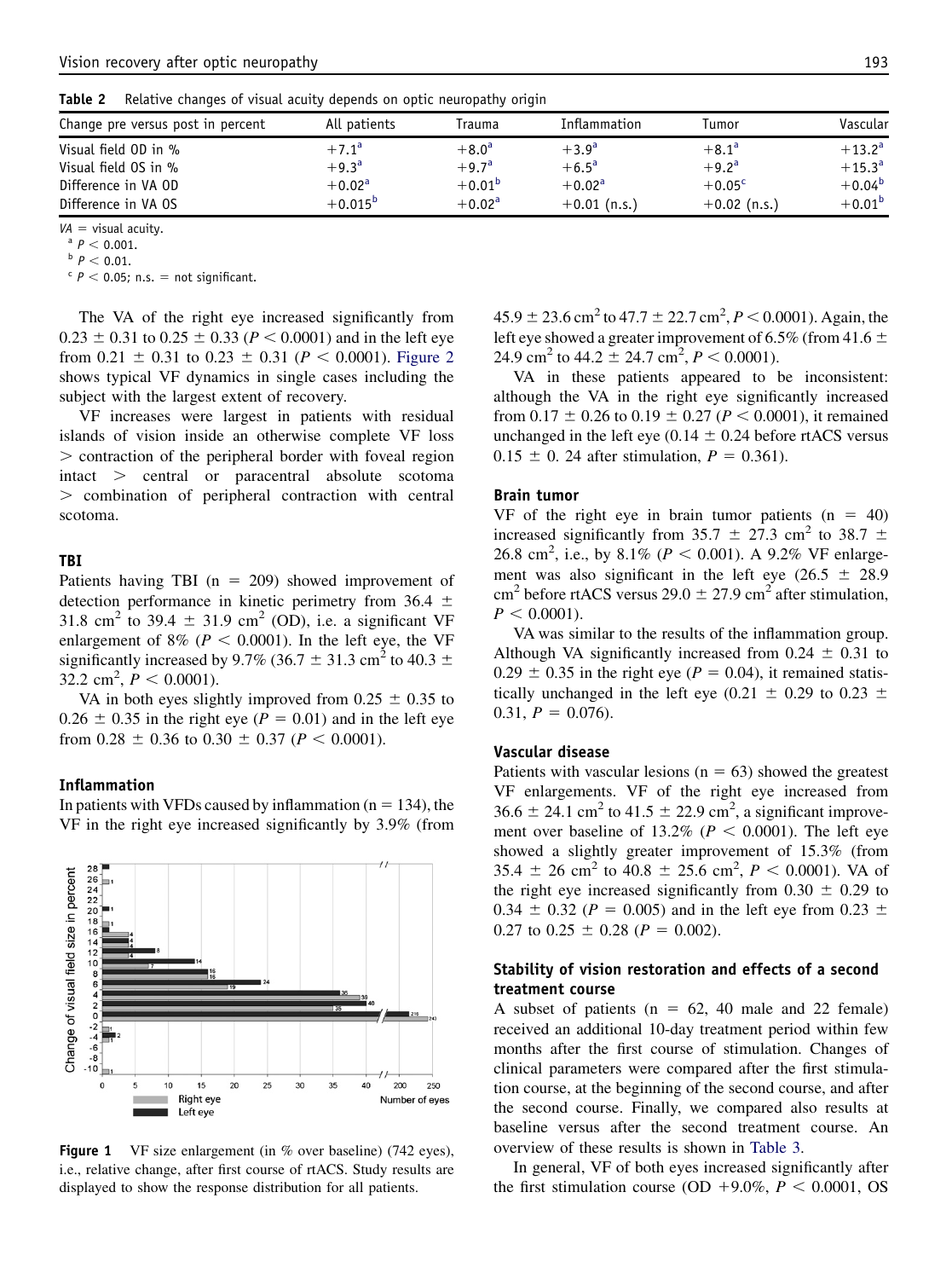$\mathbf{H}$ 

.<br>315

 $\overline{\mathbf{30}}$ 

,<br>315

<span id="page-5-0"></span>

 $\, {\bf B}$ 

 $\mathbf c$ 

D

I



Figure 2 Full field perimetry before (I) and after (II) rtACS. Best recovered eye  $(A, \text{post}$  inflammation) and other typical cases  $(B, \text{post})$ tumor; C, TBI; D, vascular). Normal VF borders are shown by black contour lines. Intact areas are shown in white, dark grey = blind (absolute central scotoma in patients A, C, and D). The light grey area shows the position of the relative scotoma.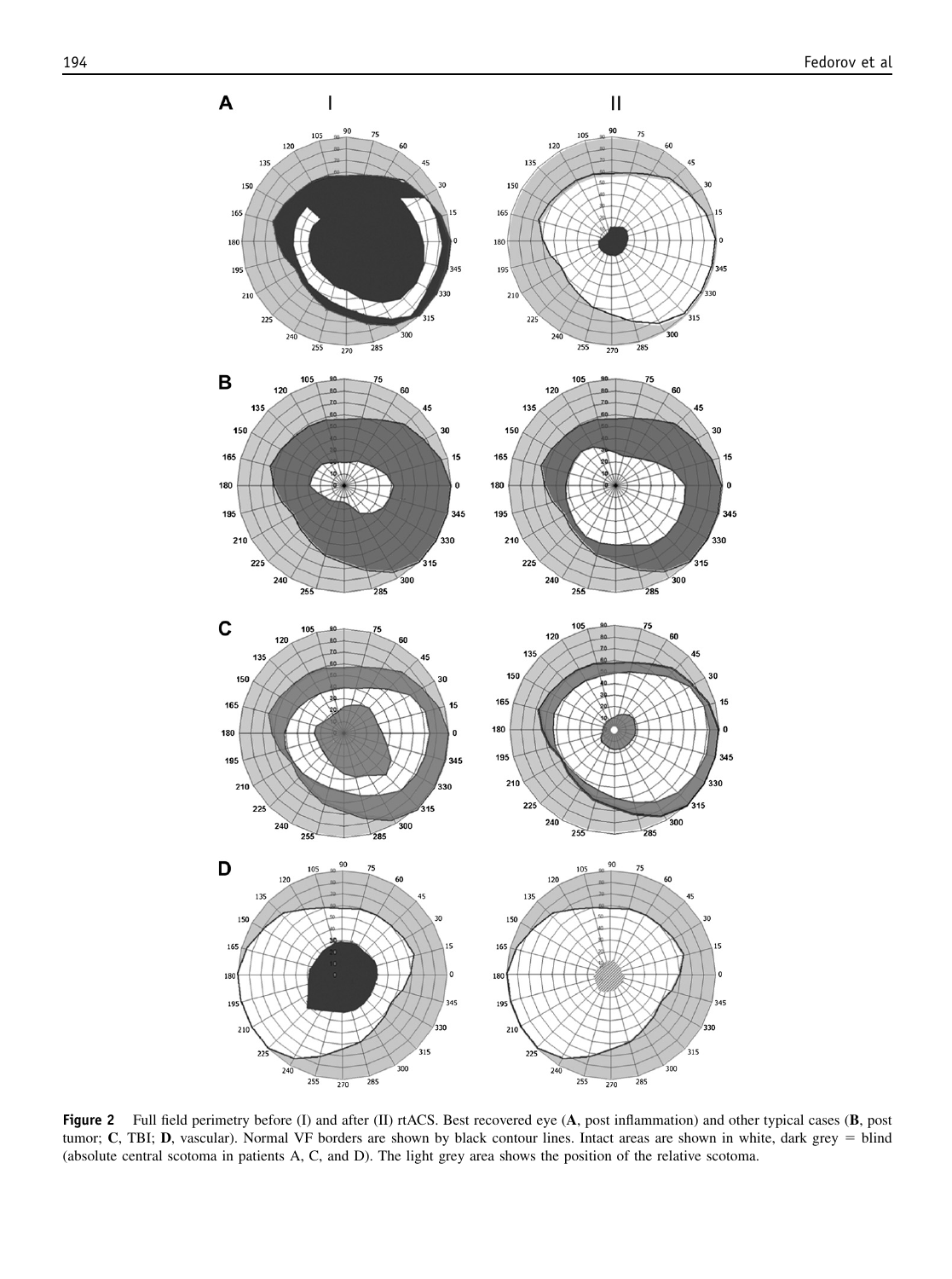<span id="page-6-0"></span>Table 3 Stability of vision restoration and effects of a second treatment course

|                       |                     |       | Treatments effects |                        |                   |                  |
|-----------------------|---------------------|-------|--------------------|------------------------|-------------------|------------------|
|                       |                     |       | First course       | Stability after 6 mon. | Second course     | Total change     |
| Groups                | Outcome measurement |       | Post I vs Pre I    | Pre II vs Post I       | Post II vs Pre II | Post II vs Pre I |
| All patients $n = 62$ | Visual field in %   | Right | $+9.0^{b}$         | $-4.6^{\circ}$         | $+3.9^{b}$        | $+8.0^{\rm a}$   |
|                       |                     | Left  | $+12.8^{b}$        | $-5.6$ (n.s.)          | $+4.9$ (n.s.)     | $+11.8^{b}$      |
|                       | Difference in VA OD | Right | $+0.02$ (n.s.)     | $+0.03$ (n.s.)         | $+0.01$ (n.s.)    | $+0.07a$         |
|                       |                     | Left  | $+0.01^{\rm a}$    | $-0.01$ (n.s.)         | $+0.02^{\rm a}$   | $+0.05^{\rm a}$  |
| Trauma $n = 27$       | Visual field in %   | Right | $+8.3^{b}$         | $-8.5c$                | $+2.8^{\rm a}$    | $+1.9$ (n.s.)    |
|                       |                     | Left  | $+13.9^{b}$        | $-13.3$ (n.s.)         | $+7.1^{b}$        | $+6.3$           |
|                       | Difference in VA OD | Right | $+0.00$ (n.s.)     | $-0.04$ (n.s.)         | $+0.01$ (n.s.)    | $-0.02$ (n.s.)   |
|                       |                     | Left  | $+0.00$ (n.s.)     | $-0.01$ (n.s.)         | $+0.00$ (n.s.)    | $-0.03$ (n.s.)   |
| Inflammation $n = 15$ | Visual field in %   | Right | $+4.8^{\circ}$     | $-0.8$ (n.s.)          | $+1.7$ (n.s.)     | $+5.6$ (n.s.)    |
|                       |                     | Left  | $+5.0$ (n.s.)      | $-3.8$ (n.s.)          | $+3.8^c$          | $+4.8^{\circ}$   |
|                       | Difference in VA OD | Right | $+0.02$ (n.s.)     | $+0.17$ (n.s.)         | $-0.01$ (n.s.)    | $+0.18^c$        |
|                       |                     | Left  | $+0.01^a$          | $+0.02$ (n.s.)         | $+0.01$ (n.s.)    | $+0.13^c$        |
| Tumor $n = 10$        | Visual field in %   | Right | $+6.6^{\circ}$     | $+2.1$ (n.s.)          | $+2.0$ (n.s.)     | $+11.1^a$        |
|                       |                     | Left  | $+9.1^a$           | $+2.0$ (n.s.)          | $+10.7^{\circ}$   | $+23.2^{\circ}$  |
|                       | Difference in VA OD | Right | $+0.05$ (n.s.)     | $+0.01$ (n.s.)         | $+0.01$ (n.s.)    | $+0.07$ (n.s.)   |
|                       |                     | Left  | $+0.06$ (n.s.)     | $-0.02$ (n.s.)         | $+0.03$ (n.s.)    | $+0.04$ (n.s.)   |
| Vascular $n = 10$     | Visual field in %   | Right | $+25.9^{\circ}$    | $-7.4$ (n.s.)          | $+11.1^c$         | $+29.4^{\circ}$  |
|                       |                     | Left  | $+26.5^{\circ}$    | $-0.6$ (n.s.)          | $+12.6c$          | $+41.5^{b}$      |
|                       | Difference in VA OD | Right | $+0.06$ (n.s.)     | $+0.03$ (n.s.)         | $+0.05$ (n.s.)    | $+0.14^{a}$      |
|                       |                     | Left  | $+0.03c$           | $-0.04$ (n.s.)         | $+0.03c$          | $+0.09a$         |

<sup>a</sup>  $P \le 0.05$ .<br>
<sup>b</sup>  $P \le 0.01$ .<br>
<sup>c</sup>  $P \le 0.005$ ; n.s., not significant.

 $112.8\%$ ,  $P < 0.0001$ ). After a stimulation-free interval of nearly 9 months, the VF decreased by 4.6% in the right eye and by 5.6% in the left eye but this loss of restoration was not significant for OS ( $P = 0.112$ ) and had a trend to be significant for OD ( $P = 0.081$ ). After the second course of stimulation, the VF significantly increased again in the right  $(+3.9\%, P < 0.0001)$  and left eye  $(+4.9\%, P < 0.0001)$ . Results of two courses revealed significant improvements of the VF areas (8%,  $P = 0.012$  and 11.8%,  $P = 0.005$ ). Before second stimulation period, VA for OD did not change significantly, but in OS it increased up to 0.02 ( $P = 0.029$ ). Finally, the comparison with baseline has shown a trend for significant changes, OD  $(+0.07,$  relative change 28.7%,  $P = 0.041$ ) and OS (+0.05, 23.8%,  $P = 0.051$ ).

#### TBI

The subgroup of patients having TBI ( $n = 27$ ) showed a significant VF enlargement in both eyes after the first treatment period (OD +8.3%,  $P = 0.003$ , OS +13.9%,  $P = 0.002$ ). After a stimulation-free interval of 9.1 months, the VF size decreased nonsignificantly in the right  $(-8.5\%,$  $P = 0.075$ ) and the left eye (-13.3%,  $P = 0.099$ ). After a second course of stimulation, the VF enlargements were again significant in both eyes (OD +2.8%,  $P = 0.031$ , OS  $+7.1\%$ ,  $P = 0.002$ ). Final changes were positive but nonsignificant. VA remained statistically unchanged after the first stimulation course, after the stimulation-free interval, and after the second course of treatment.

#### Inflammation

The subgroup of patients having VFDs caused by inflammation processes ( $n = 15$ ) did not show any significant changes in their VF, neither after the first nor after the second course of treatment. Regarding the VA, the only significant change occurred in the left eye after the first course of treatment  $(+0.01, P = 0.017)$ .

#### Brain tumor

VFs of this subgroup of patients with VFDs caused by a brain tumor ( $n = 10$ ) increased significantly by 9.1% in the left eye after the first course of stimulation ( $P = 0.034$ ). The VF of the right eye remained statistically unchanged  $(+6.6\%, P = 0.065)$ . During the stimulation-free interval, the VF slightly enlarged about 2.0% in both eyes, but this was not significant on either eye. The second course of treatment did not result in any significant changes although there was a descriptive enlargement of 2.0% in the right ( $P =$ 0.351) and 10.7% in the left eye ( $P = 0.095$ ). The right eye showed 11.1% VF increases over baseline  $(P =$ 0.043) and the left eye 23.2% ( $P = 0.026$ ). VA did not increase significantly at the final diagnostics after the second rtACS course (OD =  $+0.07$  and OS =  $+0.04$ ).

## Vascular disease

In the subgroup of patients with vascular diseases ( $n = 10$ ), the VF increased after the first course of treatment by +25.9% in the right ( $P = 0.033$ ) and +26.5% in the left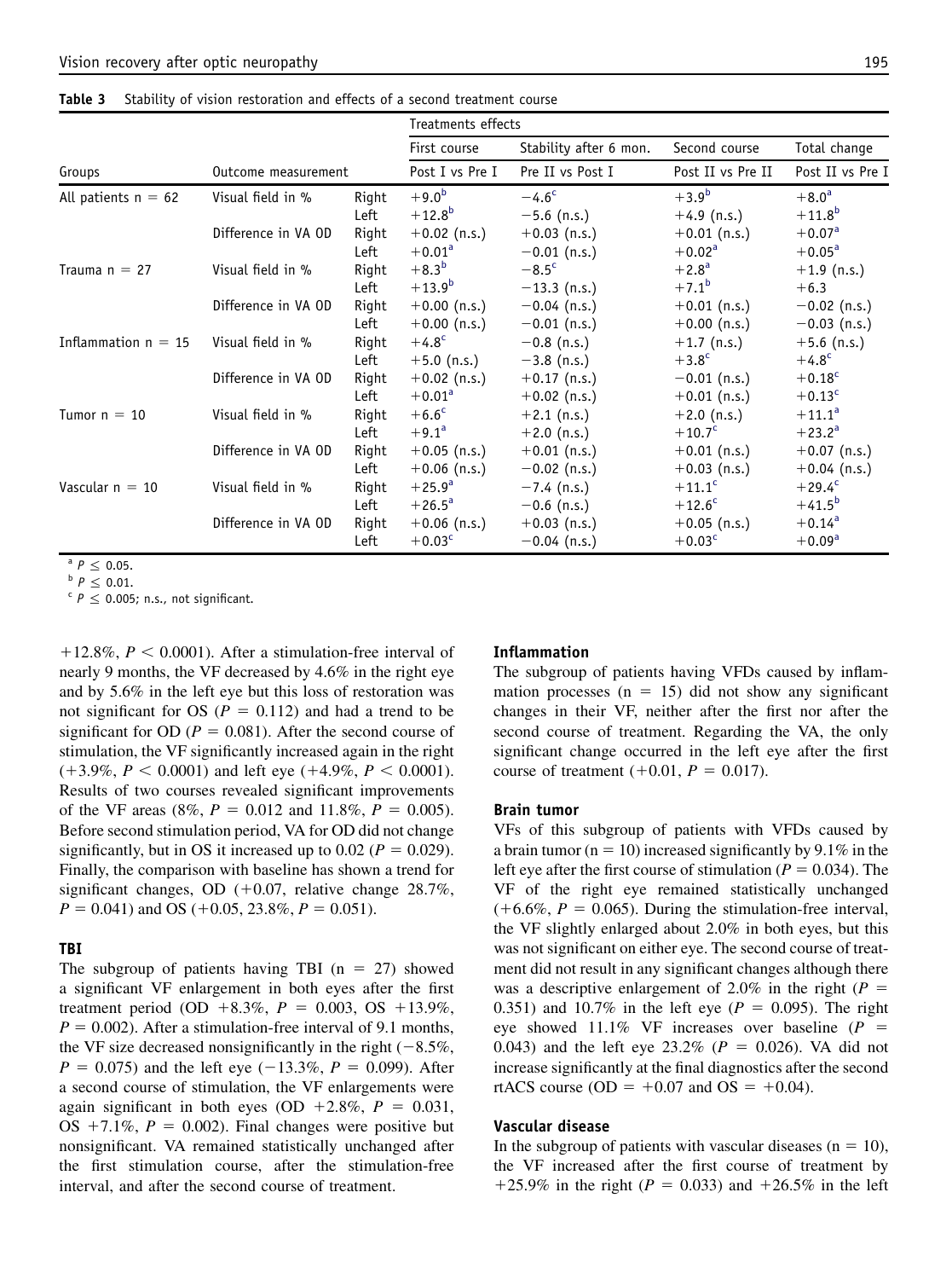| <b>Table 4</b> EEG power spectra changes $(A)$ and analysis of frequency domains $(B)$ |        |             |         |        |                                                             |                                                                    | pre vs. post rtACS                       |                                                                                                                                                                                                             |                            |                            |                                                                                                                 |                                                                                                                                                                                                                                                                                                                                                                                                                                                  |                                                                                            |                                                |                      |                                                                           |
|----------------------------------------------------------------------------------------|--------|-------------|---------|--------|-------------------------------------------------------------|--------------------------------------------------------------------|------------------------------------------|-------------------------------------------------------------------------------------------------------------------------------------------------------------------------------------------------------------|----------------------------|----------------------------|-----------------------------------------------------------------------------------------------------------------|--------------------------------------------------------------------------------------------------------------------------------------------------------------------------------------------------------------------------------------------------------------------------------------------------------------------------------------------------------------------------------------------------------------------------------------------------|--------------------------------------------------------------------------------------------|------------------------------------------------|----------------------|---------------------------------------------------------------------------|
|                                                                                        | Delta  |             |         |        | Theta                                                       |                                                                    |                                          |                                                                                                                                                                                                             | 로<br>국 동                   |                            |                                                                                                                 |                                                                                                                                                                                                                                                                                                                                                                                                                                                  | Beta                                                                                       |                                                |                      |                                                                           |
| Areas of interest                                                                      | م<br>م | Post        | jif     | Q,     | Pre                                                         | Post                                                               | Diff                                     | $\overline{a}$                                                                                                                                                                                              |                            | Post                       | Diff                                                                                                            | $\overline{a}$                                                                                                                                                                                                                                                                                                                                                                                                                                   | Pre                                                                                        | Post                                           | Diff                 | P.                                                                        |
| Power spectra (A). Log normalized power spectra, $\mu V^2$                             |        |             |         |        |                                                             |                                                                    |                                          |                                                                                                                                                                                                             |                            |                            |                                                                                                                 |                                                                                                                                                                                                                                                                                                                                                                                                                                                  |                                                                                            |                                                |                      |                                                                           |
| Forward                                                                                | L53    | 2.08        | 0.54    | 0.000  |                                                             |                                                                    |                                          |                                                                                                                                                                                                             |                            |                            |                                                                                                                 |                                                                                                                                                                                                                                                                                                                                                                                                                                                  |                                                                                            |                                                |                      |                                                                           |
| Middle                                                                                 | $-60$  |             | 0.53    | 0.001  | $1.48$<br>$1.428$<br>$1.434$<br>$1.434$<br>$1.53$<br>$1.53$ | $1.760$<br>$1.760$<br>$1.760$<br>$1.760$<br>$1.700$<br>$1.704$     | 28<br>2003 2005<br>2006 2005<br>2006 200 |                                                                                                                                                                                                             | $488214986$<br>$411114686$ | $1.59888733$<br>$1.111123$ | $\frac{3}{2}$ $\frac{5}{2}$ $\frac{5}{2}$ $\frac{3}{2}$ $\frac{3}{4}$ $\frac{4}{6}$ $\frac{6}{6}$ $\frac{8}{6}$ | 1.<br>1.003<br>1.001 1.01<br>1.01 1.01                                                                                                                                                                                                                                                                                                                                                                                                           | $1.0966$<br>$1.0966$<br>$1.131$<br>$1.21$                                                  | $1.50$<br>$1.45$<br>$1.45$<br>$1.78$<br>$1.78$ | 0.4439005            | $0.005$<br>$0.003$<br>$0.003$<br>$0.007$<br>$0.007$<br>$0.007$<br>$0.007$ |
| Back                                                                                   |        |             | 0.60    | 0.001  |                                                             |                                                                    |                                          |                                                                                                                                                                                                             |                            |                            |                                                                                                                 |                                                                                                                                                                                                                                                                                                                                                                                                                                                  |                                                                                            |                                                |                      |                                                                           |
| eft hemisphere                                                                         |        |             | 0.54    | 0.001  |                                                             |                                                                    |                                          |                                                                                                                                                                                                             |                            |                            |                                                                                                                 |                                                                                                                                                                                                                                                                                                                                                                                                                                                  |                                                                                            |                                                |                      |                                                                           |
| Right hemisphere                                                                       |        | <b>2.08</b> | 0.52    | 0.001  |                                                             |                                                                    |                                          |                                                                                                                                                                                                             |                            |                            |                                                                                                                 |                                                                                                                                                                                                                                                                                                                                                                                                                                                  |                                                                                            |                                                |                      |                                                                           |
| Occipital left                                                                         |        | 2.36        | 0.83    | 0.005  |                                                             |                                                                    |                                          |                                                                                                                                                                                                             |                            |                            |                                                                                                                 |                                                                                                                                                                                                                                                                                                                                                                                                                                                  |                                                                                            |                                                |                      |                                                                           |
| Occipital right                                                                        | 1.57   | 2.35        | 0.78    | 0.006  |                                                             |                                                                    |                                          |                                                                                                                                                                                                             |                            |                            |                                                                                                                 |                                                                                                                                                                                                                                                                                                                                                                                                                                                  |                                                                                            |                                                |                      |                                                                           |
| Frequency(B) Log normalized value of frequency,                                        |        |             |         | r<br>H |                                                             |                                                                    |                                          |                                                                                                                                                                                                             |                            |                            |                                                                                                                 |                                                                                                                                                                                                                                                                                                                                                                                                                                                  |                                                                                            |                                                |                      |                                                                           |
| Forward                                                                                | 0.39   | 0.24        | $-0.15$ | 0.001  |                                                             |                                                                    |                                          |                                                                                                                                                                                                             |                            |                            |                                                                                                                 |                                                                                                                                                                                                                                                                                                                                                                                                                                                  |                                                                                            |                                                |                      |                                                                           |
| Middle                                                                                 | 0.39   | 0.26        | $-0.14$ | 0.002  |                                                             | $7,74$<br>$7,74$<br>$7,74$<br>$7,74$<br>$7,74$<br>$7,74$<br>$7,73$ | 8 8 8 8 8 8 8<br>8 8 8 8 8 8 8 9         | $\begin{array}{ccccccccccccc}\n\dot{a} & \dot{a} & \dot{a} & \dot{a} & \dot{a} & \dot{a} & \dot{a} & \dot{a} \\ \dot{c} & \dot{c} & \dot{c} & \dot{c} & \dot{c} & \dot{c} & \dot{c} & \dot{c}\n\end{array}$ | 95988885.95<br>0.00000000  | 55888558                   |                                                                                                                 | $\begin{array}{cccccccccc} 1 & . & . & . & . & . & . \\ 1 & . & . & . & . & . & . \\ 1 & . & . & . & . & . & . \\ 1 & . & . & . & . & . \\ 1 & . & . & . & . & . \\ 1 & . & . & . & . & . \\ 1 & . & . & . & . & . \\ 1 & . & . & . & . & . \\ 1 & . & . & . & . & . \\ 1 & . & . & . & . & . \\ 1 & . & . & . & . & . \\ 1 & . & . & . & . & . \\ 1 & . & . & . & . & . \\ 1 & . & . & . & . & . \\ 1 & . & . & . & . & . \\ 1 & . & . & . & .$ | $\begin{array}{c} 23 & 23 & 23 & 23 \\ 11 & 11 & 11 & 11 \\ 11 & 11 & 11 & 11 \end{array}$ | 223333323                                      | 88888888<br>88888888 |                                                                           |
| Back                                                                                   | 0.39   | 0.26        | $-0.13$ | 0.002  |                                                             |                                                                    |                                          |                                                                                                                                                                                                             |                            |                            |                                                                                                                 |                                                                                                                                                                                                                                                                                                                                                                                                                                                  |                                                                                            |                                                |                      |                                                                           |
| Left hemisphere                                                                        | 0.39   | 0.25        | $-0.14$ | 0.002  |                                                             |                                                                    |                                          |                                                                                                                                                                                                             |                            |                            |                                                                                                                 |                                                                                                                                                                                                                                                                                                                                                                                                                                                  |                                                                                            |                                                |                      |                                                                           |
| Right hemisphere                                                                       | 0.39   |             | $-0.13$ | 0.002  |                                                             |                                                                    |                                          |                                                                                                                                                                                                             |                            |                            |                                                                                                                 |                                                                                                                                                                                                                                                                                                                                                                                                                                                  |                                                                                            |                                                |                      |                                                                           |
| Occipital left                                                                         |        |             | $-0.13$ | 0.001  |                                                             |                                                                    |                                          |                                                                                                                                                                                                             |                            |                            |                                                                                                                 |                                                                                                                                                                                                                                                                                                                                                                                                                                                  |                                                                                            |                                                |                      |                                                                           |
| Occipital right                                                                        | 0.39   | 0.27        | $-0.13$ | 0.002  |                                                             |                                                                    |                                          |                                                                                                                                                                                                             |                            |                            |                                                                                                                 |                                                                                                                                                                                                                                                                                                                                                                                                                                                  |                                                                                            |                                                |                      | E S S S S S S S S S                                                       |
|                                                                                        |        |             |         |        |                                                             |                                                                    |                                          |                                                                                                                                                                                                             |                            |                            |                                                                                                                 |                                                                                                                                                                                                                                                                                                                                                                                                                                                  |                                                                                            |                                                |                      |                                                                           |

eye (trend at  $P < 0.01$ ). During the stimulation-free interval, the VF slightly decreased but this was not significant. The second course of treatment did not result in significant VF enlargements (OD  $+11.1\%$ ,  $P = 0.086$ , OS  $+12.1\%$ ,  $P = 0.076$ ). When the baseline before the 1st course is compared to the follow-up of the 2nd course the VF increase is significant for the left eye and a trend of improvement was seen for the right eye (OD  $+29.4\%$ ,  $P = 0.078$ , OS +41.5%,  $P = 0.005$ ).

# Electrophysiologic results

#### EEG power spectra

Results of the power spectra and frequency analyses are presented in Table 4. rtACS led to marked changes in the absolute power spectra in all brain bands, except theta. Taken together reliable power spectra increases were seen for delta rhythms in all seven brain areas, for alpha only for the occipital areas in both hemispheres and for beta in frontal, middle, and occipital sites, also in both hemispheres.

#### Analysis of frequency domains

This analysis revealed significant and reliable decreases only for delta EEG bands. When considering the group average, theta, alpha, and beta rhythms showed no reliable frequency changes, but intraindividually significant changes of alpha-rhythm power spectra were seen in 33% of the cases.

## Analysis of EEG data for responders and nonresponders

An additional analysis was carried out to evaluate possible EEG pattern differences in patient with good vision recovery (responders) compared with those that did not recover much or not at all (nonresponders). For this analysis we considered the data of 34 patients for whom EEG records were available both before and after therapy. Ten patients with severe vision loss were excluded from further calculation because they had no measurable VF charts or their VA could not be quantified. After this exclusion, 24 complete cases were available for analysis. The criteria to be assigned to responders were VA increase of at least 20% change over baseline or at least a 5% VF enlargement over baseline. This criterion led to the following sample size: nonresponders  $(n = 4; group I)$ , improved both VA and VF  $(n = 5;$  group IIa), only VA improved ( $n = 3$ ; group IIb) or only VF improved ( $n = 12$ ; group IIc). The difference of power spectra pre- and poststimulation (log10 normalized power spectra) was calculated. The comparison between each of four groups was made for each EEG band. Channels were pooled for the areas of interest (AOI) as forehead (Fp1, Fp2, F7, F3, Fz, F4, F8), middle part (T3, C3, Cz, C4, T4), and back of the head (T5, P3, Pz, P4, T6, O1, O2). One-way ANOVA analysis with the factor group was used to calculate significant differences.

Table 4

EEG power spectra changes (A) and analysis of frequency domains (B) pre vs. post rtACS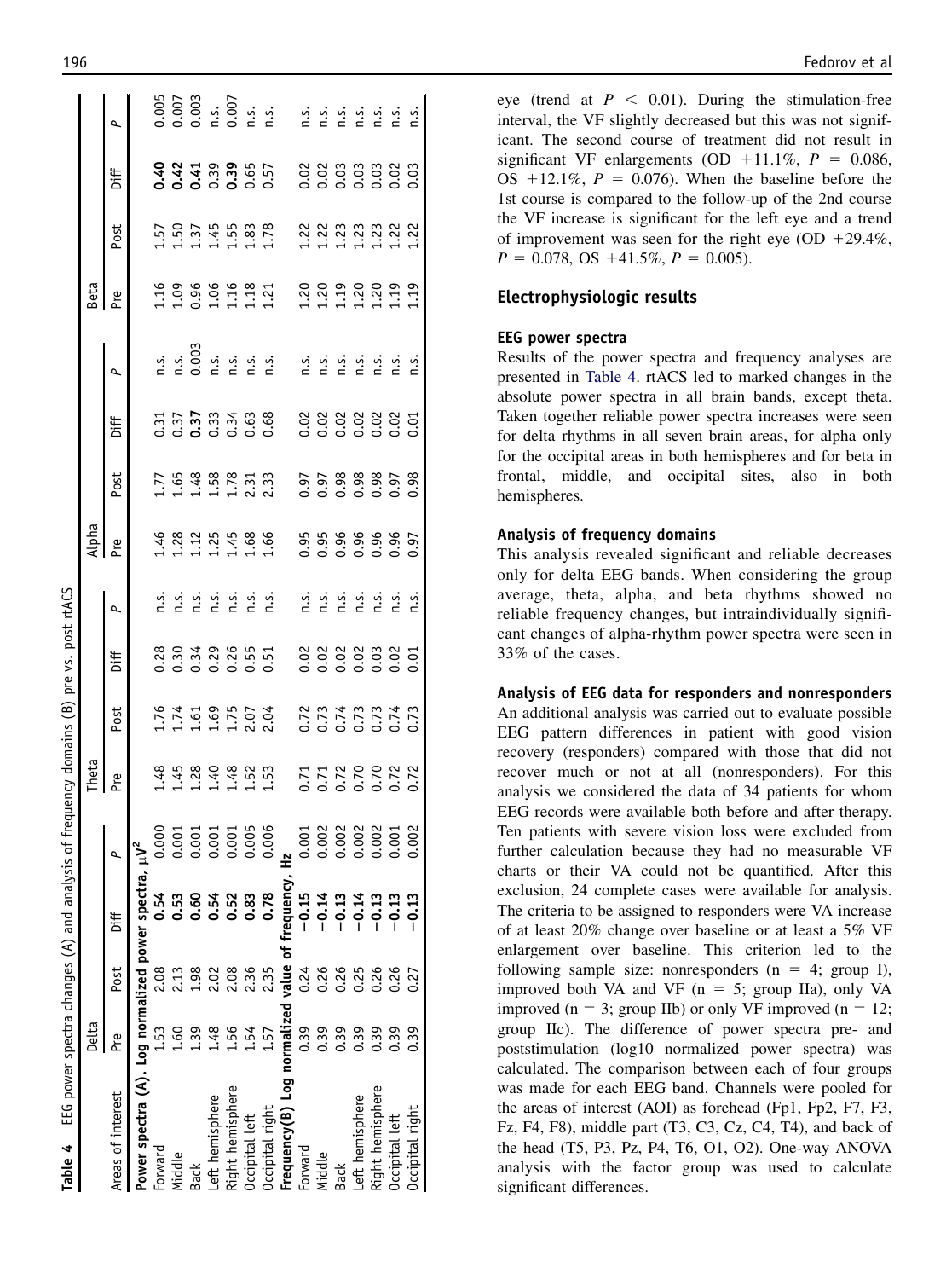

Figure 3 Difference of power spectra changes after rtACS for responders (group IIa: both VA and VF improved, group IIb: only VA improved, group IIc: only VF improved) and nonresponders. Analysis of EEG power spectra revealed that improvements of both VA and VF were associated with increased alpha power ( $P < 0.05$  in forehead between responders and nonresponders). Theta power increase was found in patients that had only VF enlargements ( $P < 0.05$  for all regions). In contrast, nonresponders showed an increase of delta power spectra in forehead and parieto-occipital areas ( $P < 0.05$  between responders and none).

As Figure 3 shows, responders had certain EEG patterns that were associated with vision recovery. Nonresponders showed profoundly larger delta power in forehead and back of the head areas in groups IIa and IIb. In contrast, there were no differences in theta waves between responders and nonresponders, but they were associated with isolated VF enlargements (patients in group IIc showed significantly more theta power versus group IIb, who improved only in VA).

Our results demonstrate that there is a special role for alpha rhythms as a possible marker of visual recovery. We found that patients from group IIa (improved both VA and VF) showed markedly increased alpha power in forehead regions when compared with nonresponders. Patients with improved VF (IIc) also had a tendency of greater alpha

power. On the other hand, the isolated increase of VA improvements required less alpha power. Changes in the beta band were less specific markers of AC stimulationinduced recovery in all groups. However, group IIb showed increased beta waves. In the EEG study, significant differences were found between responders and nonresponders in the midsection of the brain.

# Factors associated with clinical outcome

A nonparametric correlation analysis was calculated to assess possible factors that might predict outcome. VF improvements and VA change correlated positively with patient age (VF: correlation coefficient  $r = 0.126$ ,  $P =$ 0.014; VA:  $r = 0.103$ ,  $P = 0.047$ ) and with the origin of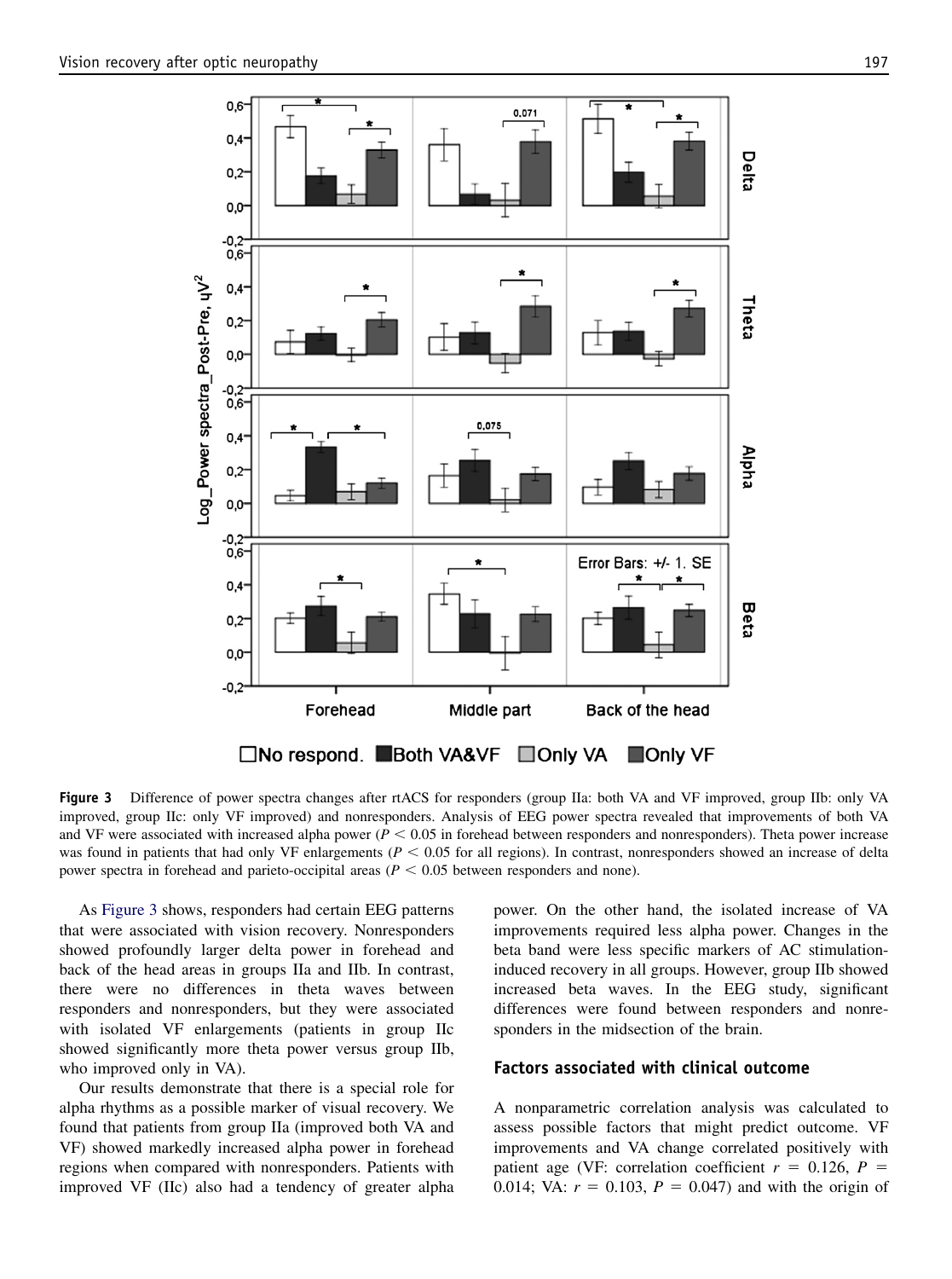optic nerve lesion, more profound VF enlargement were associated with posttumor and vascular neuropathy  $(r =$ 0.118,  $P = 0.024$ ). There was also an impact of the lesion age on outcome: we found a weak negative correlation with VA changes ( $r = -0.105$ ,  $P = 0.046$ ), i.e., higher age was associated with less marked VA improvements. Unilateral or bilateral lesions did not influence outcomes.

# **Discussion**

A 10-day course of noninvasive rtACS in patients with optic neuropathy led to significant improvements over baseline of VA and VF enlargements. We found average VF size improvements of 7.1% and 9.3% for right and left eye, respectively. Best results were seen in patients with optic nerve damage of vascular origin as they improved their VFs by 13.5% (OD) and 15.3% (OS), respectively. This average change was due to VF enlargements in 40.4% of the patients in the right and 49.5% in the left eye when 1% was used as a change criterion. VA significantly increased in both eyes (right = 0.02, left = 0.02;  $P$  < 0.001). Although the size of the VF slightly decreased again after a stimulation-free interval of nearly 9 months, these declines were minor and nonsignificant. When a second treatment course was subsequently applied in a subset of patients, significant additional VF enlargements occurred in TBI patients and there was a positive trend for patients with vascular disease. Calculating the differences of clinical outcomes after two courses showed that total changes of VF areas and VA difference was significant. After the second course of treatment VA showed additional improvement of 28.7% for right and 23.8% for left eye (first course effect was lower: 10.8% and 6.6%, respectively). Thus, rtACS application produced stable improvements of visual functions and a second course led to further improvements.

Although the results of our clinical observational study with a large patient sample are very encouraging, the study design has a number of limitations that need to be addressed in future experiments. First, a placebocontrolled, randomized, and double blind clinical trial is required because we cannot be certain if or to what extent in the current study experimenter or subject bias contributed to the results. However, all patients undergoing therapy were hoping to achieve improvements but not all patients did. About 45-50% of the patients improved while the other half of the sample did not. This is similar to results of a placebo-controlled, randomized study in patients where vision restoration was induced by vision training (Kasten et al., 1998a).<sup>[7](#page-11-0)</sup> Based on this similarity, we assume that our data were not subject to any major experimenter bias beyond expected variability.

Another limitation of the study is that we did not quantify eye movements during perimetry. Though the patients were asked to keep their visual attention at the

fixation point during perimetry, we cannot determine whether and to what extent eye movement contributed to the VF border shifts. Similar concerns were raised when visual field enlargements were observed after a vision restoration training method. However, the experimental evidence shows that vision restoration is not typically associated with eye movement changes and that eye movements do not increase after training but actually slightly decrease while fixation ability increases.[13](#page-11-0) There is also no rational why current stimulation would affect eye movements during the diagnostic sessions. Furthermore, VA and EEG results are independent measures and cannot be explained by eye movements in any way.

Yet another limitation of the current clinical observations study was that the Goldman-like kinetic perimetry did not allow us to determine areas of residual vision (''ARV'' or ''relative defects''), which play an important role in the process of recovery; these areas are the most likely places where restoration takes place<sup>[7,8,14,36,38](#page-11-0)</sup> and measuring ARVs would have provided a more sensitive measure of change.

Despite these methodologic limitations, the study is a first indication of a possible therapeutic effect of rtACS in the field of visual impairment because we observed parallel changes in VF size, VA, and EEG power spectra changes. Interestingly, the similarity of restoration extent and variability among patients in our study are strikingly similar to those observed after training,  $36$  suggesting that both might rely on similar mechanisms.

Our study is in agreement with the hypothesis that activating residual vision can improve function, possibly through the capacities of the adult visual system for plasticity after visual system damage.<sup>[37](#page-11-0)</sup> "Neuroplasticity" is a well-established concept in other functional systems of the brain such as the motor system, somatosensory system, and others.<sup>[38](#page-11-0)</sup> There is also no apparent reason why the visual system should have less plasticity poten-tial.<sup>[39](#page-11-0)</sup> In fact, in adult animals receptive fields can spontaneously change their size and position after deafferentation in the lateral geniculus<sup>[40](#page-11-0)</sup> or visual cortex.<sup>[41-43](#page-11-0)</sup> Evidence of lateral interactions in vision restoration is compatible with this view.

The question arises as to possible mechanisms that mediate restoration by noninvasive alternating current stimulation. In contrast to invasive approaches (such as retina implants or deep brain stimulation), noninvasive stimulation is not aimed at ''replacing'' the lost retinal cells, neuronal circuitry or stimulating brain nuclei locally. Rather, rtACS is provided to stimulate the retina transorbitally to induce retinal ganglion cells to fire action potentials and subsequent activation of the striate cortex with possible influences on the level of brain physiologic networks, potentially affecting the synchronization state of these neuronal networks. In this context a study by Francis et al.[44](#page-11-0) is of interest who stimulated hippocampal slices and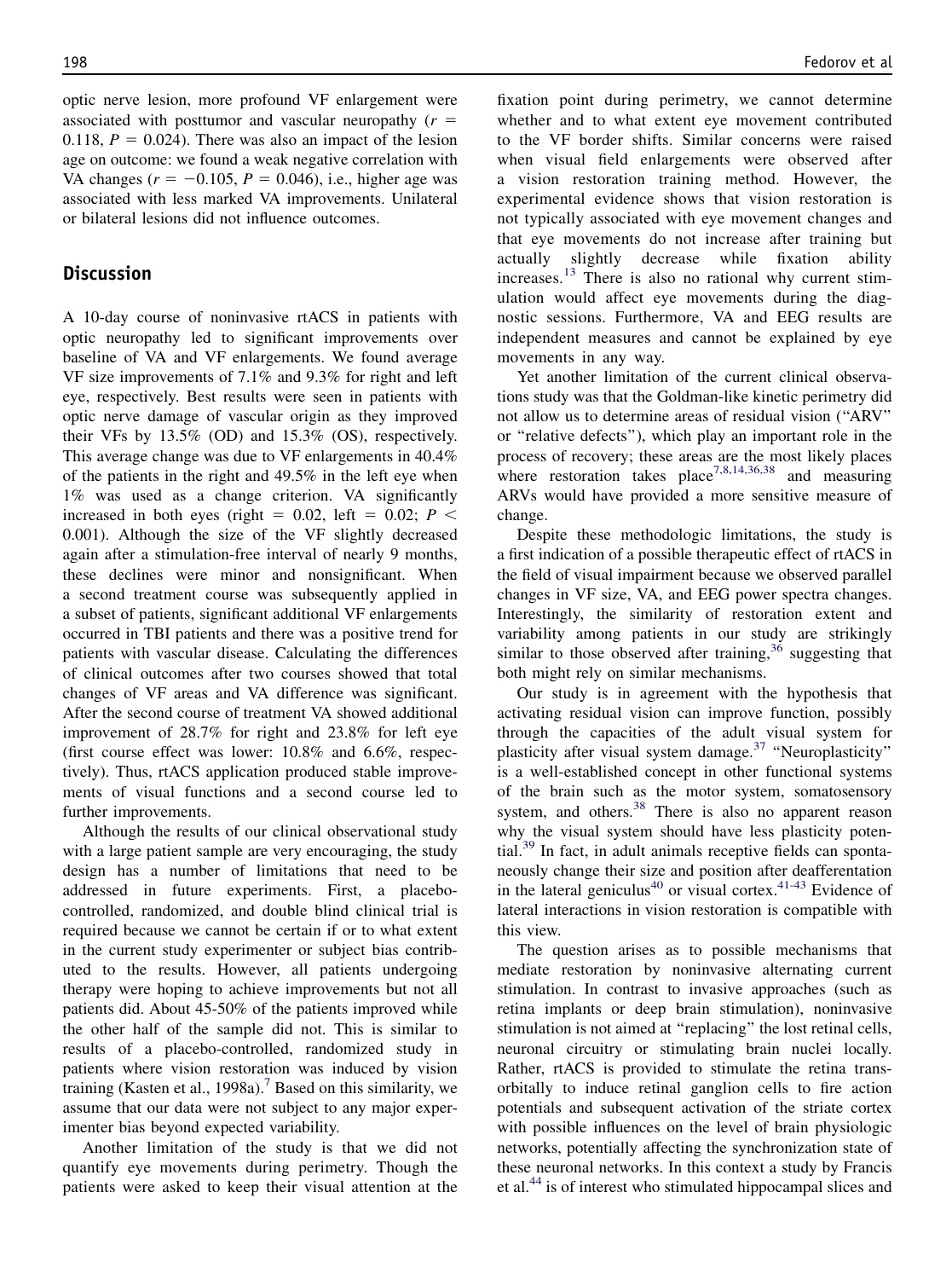<span id="page-10-0"></span>found that even weak electric fields (approximately 180  $\mu$ V/mm) led to synchronization of the stimulated neurons. Also, electrical brain stimulation is known to produce EEG synchronization in epilepsy patients<sup>45</sup> and leads to after effects in healthy subjects.<sup>[46](#page-11-0)</sup>

We also made additional (non-EEG) observations suggesting that the clinical changes are mediated by ''central'' mechanism. Specifically, we noted VF improvements to be homolateral in both eyes, i.e., they occurred mostly on the right side of the VF (i.e., in the left hemisphere). This corresponds nicely with the greater alpha-power increase in the left occipital region. Thus, the change likely involves postchiasmatic levels of the visual system and is probably not related to repair at the site of the pathology, i.e., the optic nerve injury.

Averaged EEG data obtained at least 24 hours after rtACS revealed long-lasting after effects as profound power spectra changes across different brain regions at EEG bands. Taken together, our findings in responders versus nonresponders revealed a somewhat ambiguous result. Alpha- and beta-power spectra improvements is the expected band, surprisingly, the delta band also increased its power, which is not what was stimulated. This is not only opposite to our prediction but also opposite to our most recent findings in a prospective study (unpublished). And more consistent data were obtained after analysis of EEG changes was performed separately from patients who responded to the therapy versus those that did not. We found that improvements of both VA and VF were strongly associated with increased alpha power. Our data are compatible with observations by Zaehle et al. $47$  who stimulated normal subjects with ACS in the alpha-band and found power spectra changes in this band that outlasted the stimulation period. Theta waves were found in patients who had only VF enlargements. We presume that the activation of the theta-rhythm in the posterior associative areas may reflect a new interaction between the specific and nonspecific systems in the regulation of sensory functions.

In contrast, nonresponders showed increased delta power in forehead and back of the head areas. It was found that delta-waves in the projection of the frontal lobe reflect the readiness of different brain cortices for visual perception.<sup>[48](#page-12-0)</sup> The presence of the delta-activity in parietoocipital parts of the brain could relate to an existing functional disconnection of high-ordered visual cortices to perform visual processing of an increasing sensory flow.

In summary, the EEG "after-effect" of rtACS lead to correlated electrophysiologic and clinical measures. However, the precise relationship of physiologic and behavioral sign of plasticity seem to be rather complex and more detailed analysis have to be carried out in future studies.

In view of these findings we now propose the hypothesis that noninvasive, pulsed alternating current stimulation increases neuronal network synchronization in a lasting

fashion. Our EEG results are compatible with this ''synchronization hypothesis'' and suggest lasting bilateral synchronous waves in the alpha- and theta-ranges in central and occipital brain areas.

Brain areas were found to be changed simultaneously; EEG power spectra changes were seen not only in occipital regions (alpha-power band) but also in other brain areas (different bands). This is in line with observations that spontaneous recovery from optic neuritis mostly involves activation of extrastriate cortical and subcortical structures,[49](#page-12-0) indicating a more widespread network change in the damage brain.

In patients with optic nerve damage activation of V1 and V2 cortices is significantly reduced.<sup>[50](#page-12-0)</sup> Yet, the primary, deafferented cortex can still respond to visual stimulation. In a study using transcranial magnetic stimulation in patients with pregenicular blindness, visual percepts (phosphenes) could still be elicited in retinotopic positions of the ''blind'' cortex even many years after blindness.<sup>51</sup> The deafferented visual cortex is apparently still capable of visual information processing, despite the many years of missing neuronal input. In fact, Poggel et al. $^{14}$  found spontaneous phosphenes during natural recovery and after training-induced improvements of the VF in the blind regions and this was interpreted as a sign of ''denervation supersensitivity.'' In our current study, we induced such phosphenes artificially by rtACS and this improved visual functions. Thus, it is reasonable to argue that rtACS might increase sensitivity of visual structures and other secondary areas throughout the brain, perhaps as the result of increased synchronization. According to the "residual vision activation theory,'' there is considerable potential for vision recovery after damage and different brain mechanisms and regions are involved. $38$  However, the precise mechanisms of action of rtACS needs more detailed scientific exploration.

In summary, our observational study, together with a previous single case report<sup>2</sup> is the first quantitative evidence that rtACS may improve VFs, VA, and alter EEG activity in patients with optic neuropathy. It is now necessary to obtain more insight into the mechanisms of action and to confirm these clinical findings in a wellcontrolled randomized, placebo-controlled clinical trial which is now described in the the accompanying paper. $52$ 

# References

- 1. Gall C, Lucklum J, Sabel BA, Franke G. Vision- and health-related quality of life in patients with visual field loss after postchiasmatic lesions. Invest Ophthal Vis Sci 2009;50(6):2765-2776.
- 2. Gall C, Fedorov AB, Ernst L, Borrmann A, Sabel BA. Repetitive transorbital alternating current stimulation (rtACS) in optic neuropathy–single case study. Neurorehab 2010;27(4):335-341.
- 3. Kerrison J, Lynn M, Baer C, et al. Stages of improvement in visual fields after pitutary tumor resection. Am J Ophthalmol 2000;130: 813-820.
- 4. Zhang X, Kedar S, Lynn M, Newman N, Biousse V. Natural history of homonymous hemianopia. Neurology 2006;66(6):901-905.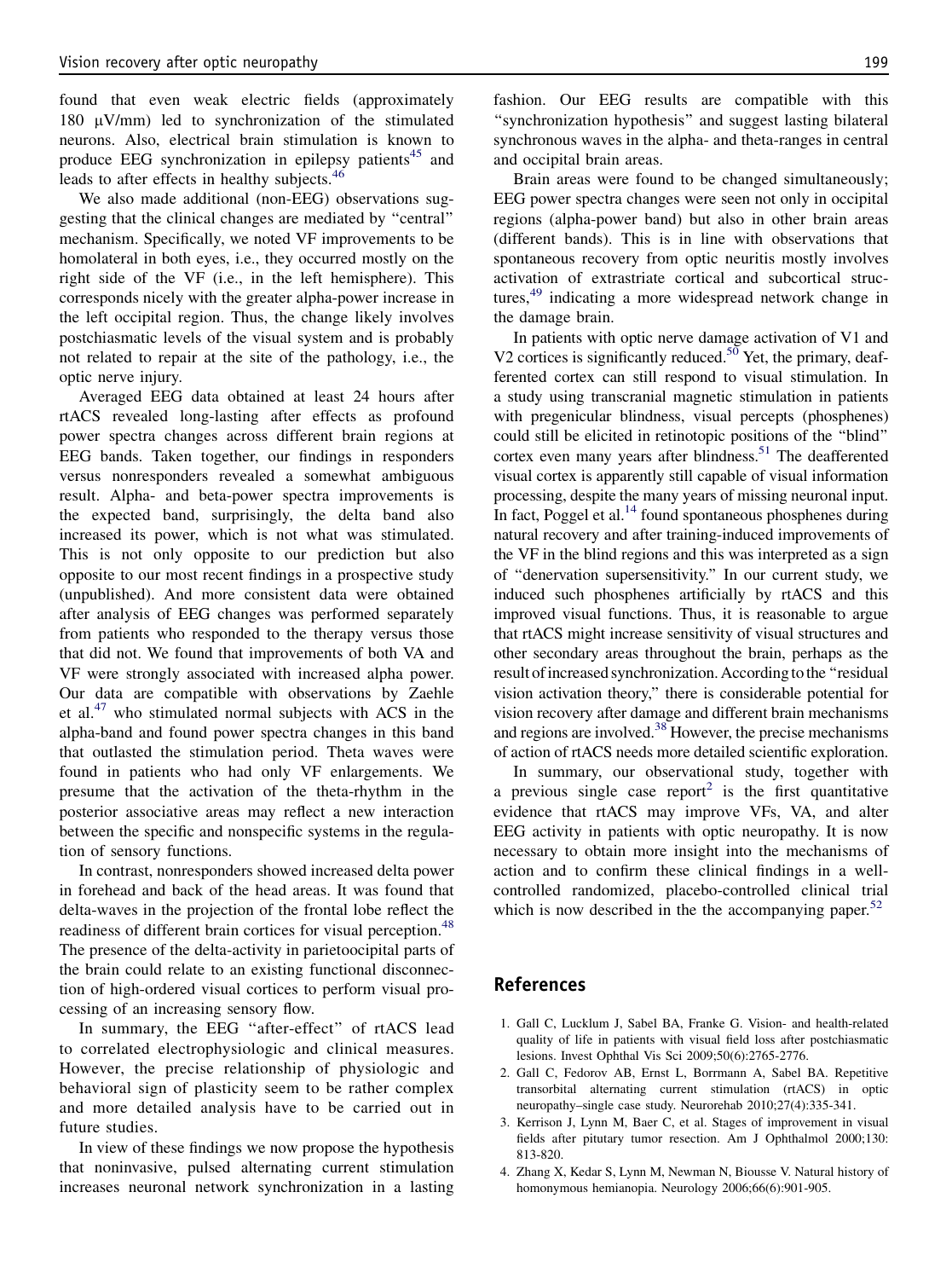- <span id="page-11-0"></span>5. Plant G, Kermode A, Turano G, et al. Symptomatic retrochiasmal lesions in multiple sclerosis: clinical features, visual evoked potentials, and magnetic resonance imaging. Neurology 1992;42(1):68-76.
- 6. Kasten E, Sabel BA. Visual field enlargement after computer training in brain-damaged patients with homonymous deficits: an open pilot trial. Restor Neurol Neurosci 1995;8:113-127.
- 7. Kasten E, Wüst S, Sabel BA, Behrens-Baumann W, Sabel BA. Computer-based training for the treatment of partial blindness. Nat Med 1998:4(9):1083-1087.
- 8. Kasten E, Poggel DA, Muller-Oehring E, et al. Restoration of vision II: residual functions and training-induced visual field enlargement in brain-damaged patients. Restor Neurol Neurosci 1999;15(2-3): 273-287.
- 9. Kasten E, Poggel D, Sabel BA. Computer-based training of stimulus detection improves color and simple pattern recognition in the detective field of hemianopic subjects. J Cogn Neurosci 2000;12(6): 1001-1012.
- 10. Kasten E, Mueller-Oehring E, Sabel BA. Stability of visual field enlargements following computer-based restitution training-results of a follow-up. J Clin Exp Neuropsych 2001;23(3):297-305.
- 11. Wüst S, Kasten E, Sabel BA. Blindsight after optic nerve injury indicates functionality of spared fibers. J Cogn Neurosci 2002;14(2): 243-253.
- 12. Sabel BA, Kenkel S, Kasten E. Vision restoration therapy (VRT) efficacy as assessed by comparative perimetric analysis and subjective questionnaires. Restor Neurol Neurosci 2004;22(6):399-420.
- 13. Kasten E, Bunzenthal U, Sabel BA. Visual field recovery after vision restoration therapy (VRT) is independent of eye movements: an eye tracker study. Behav Brain Res 2006;175(1):18-26.
- 14. Poggel DA, Kasten E, Muller-Oehring EM, Bunzenthal U, Sabel BA. Improving residual vision by attentional cueing in patients with brain lesions. Brain Res 2006;1097(1):142-148.
- 15. Jobke S, Kasten E, Sabel BA. Vision restoration through extrastriate stimulation in patients with visual field defects: a double-blind and randomized experimental study. Neurorehabil Neural Repair 2009;23(3):246-255.
- 16. Bechtereva NP, Bondartchuk AN, Gretchin VB, et al. Structural– functional organization of the human brain and the pathophysiology of the parkinsonian type hyperkineses. Confin Neurol 1972;34: 14-17.
- 17. Bechtereva NP, Shandurina AN, Khilko VA, et al. Clinical and physiological basis for a new method underlying rehabilitation of the damaged visual nerve function by direct electric stimulation. Int J Psychophysiol 1985;2(4):257-272.
- 18. Shandurina AN, Panin AV. Clinical and physiological analysis of periorbital transcutaneous electrical stimulation method for damaged optic nerve and retina. Fiziol Cheloveka 1990;16(1):53-59.
- 19. Chibisova AN, Fedorov AB, Method for restoring vision function in case of optic nerves atrophy, diseases of retina, and amblyopia. RU2102046, Patent Bull of Rus Fed 1998; N 2.
- 20. Chibisova AN, Fedorov AB, Fedorov NA. Neurophysiological characteristics of compensation-recovery processes in the brain during rehabilitation of the neurosensory impairment of the visual and acoustic systems. Fiziol Cheloveka 2001;27(3):14-21.
- 21. Fedorov AB, Chibisova AM, Tchibissova JM. Impulse modulating therapeutic electrical stimulation (IMTES) increases visual field size in patients with optic nerve lesions. Int Congr Series 2005;1282: 525-529.
- 22. Hallett M. Transcranial magnetic stimulation: a primer. Neuron 2007; 55(2):187-199.
- 23. Siebner HR, Lang N, Rizzo V, et al. Preconditioning of low-frequency repetitive transcranial magnetic stimulation with transcranial direct current stimulation: evidence for homeostatic plasticity in the human motor cortex. J Neurosc 2004;24(13):3379-3385.
- 24. Boggio PS, Castro LO, Savagim EA, et al. Enhancement of nondominant hand motor function by anodal transcranial direct current stimulation. Neurosci Lett 2006;404:232-236.
- 25. Hesse S, Werner C, Schonhardt EM, Bardeleben A, Jenrich W, Kirker SGB. Combined transcranial direct current stimulation and robot-assisted arm training in subacute stroke patients: a pilot study. Restor Neurol Neurosci 2007;25:9-15.
- 26. Boros K, Poreisz C, Münchau A, Paulus W, Nitsche MA. Premotor transcranial direct current stimulation (tDCS) affects primary motor excitability in humans. Eur J Neurosci 2008;27:1292-1300.
- 27. Carson RG, Kennedy NC, Linden MA, Britton L. Muscle-specific variations in use-dependent crossed-facilitation of corticospinal pathways mediated by transcranial direct current (DC) stimulation. Neurosci Lett 2008;441:153-157.
- 28. Dieckhofer A, Waberski TD, Nitsche M, Paulus W, Buchner H, Gobbele R. Transcranial direct current stimulation applied over the somatosensory cortex-differential effect on low and high frequency SEPs. Clin Neurophysiol 2006;117:2221-2227.
- 29. Antal A, Brepohl N, Poreisz C, Boros K, Csifcsak G, Paulus W. Transcranial direct current stimulation over somatosensory cortex decreases experimentally induced acute pain perception. Clin J Pain 2008;24:56-63.
- 30. Antal A, Kincses TZ, Nitsche MA, Bartfai O, Paulus W. Excitability changes induced in the human primary visual cortex by transcranial direct current stimulation: direct electrophysiological evidence. Invest Ophthalmol Vis Sci 2004;45:702-707.
- 31. Antal A, Nitsche MA, Kincses TZ, Kruse W, Hoffmann K-P, Paulus W. Facilitation of visuo-motor learning by transcranial direct current stimulation of the motor and extrastriate visual areas in humans. Eur J Neurosci 2004;10:2888-2892.
- 32. Antal A, Nitsche MA, Paulus W. Transcranial direct current stimulation and the visual cortex. Brain Res Bull 2006;68:459-463.
- 33. Chaieb L, Antal A, Paulus W. Gender-specific modulation of shortterm neuroplasticity in the visual cortex induced by transcranial direct current stimulation. Vis Neurosci 2008;25:77-81.
- 34. Antal A, Paulus W. Transcranial direct current stimulation and visual perception. Perception 2008;37:367-374.
- 35. Fedorov A, Chibisova Y, Szymaszek A, Alexandrov M, Gall C, Sabel BA. Non-invasive alternating current stimulation induces recovery from stroke. Restor Neurol Neurosci 2010;28(6):825-833.
- 36. Guenther T, Mueller I, Preuss M, Kruse R, Sabel BA. Treatment outcome prediction model of visual field recovery using selforganizing-maps. IEEE Trans Biomed Eng 2009;56(3):572-581.
- 37. Kasten E, Wuest S, Sabel BA. Residual vision in transition zones in patients with cerebral blindness. J Clin Exp Neuropsychol 1998;20(5):581-598.
- 38. Sabel BA, Henrich-Noack P, Fedorov A, Gall C. Vision restoration after brain and retina damage: ''The residual vision activation theory". Prog Brain Res 2011;192:199-262.
- 39. Weiller C, Ramsay SC, Wise RJ, Friston KJ, Frackowiak RS. Individual patterns of functional reorganization in the human cerebral cortex after capsular infarction. Ann Neurol 1993;33(2):181-189.
- 40. Fregni F, Pascual-Leone A. Technology insight: noninvasive brain stimulation in neurology-perspectives on the therapeutic potential of rTMS and tDCS. Nat Clin Pract Neurol 2007;3(7):383-393.
- 41. Eysel UT, Gonzalez-Aguilar F, Mayer U. A functional sign of reorganization in the visual system of adult cats: lateral geniculate neurons with displaced receptive fields after lesions of the nasal retina. Brain Res 1980;181(2):285-300.
- 42. Gilbert CD, Wiesel TN. Receptive field dynamics in adult primary visual cortex. Nature 1992;356(6365):150-152.
- 43. Chino YM, Smith EL 3rd, Kaas JH, Sasaki Y, Cheng H. Receptive-field properties of deafferentated visual cortical neurons after topographic map reorganization in adult cats. J Neurosci 1995;15(3):2417-2433.
- 44. Eysel UT, Schweigart G, Mittmann T, et al. Reorganization in the visual cortex after retinal and cortical damage. Restor Neurol Neurosci 1999;15(2-3):153-164.
- 45. Francis JT, Gluckman BJ, Schiff SJ. Sensitivity of neurons to weak electric fields. J Neurosci 2003;23(19):7255-7261.
- 46. Schindler K, Elger CE, Lehnertz K. Changes of EEG synchronization during low-frequency electric stimulation of the seizure onset zone. Epilepsy Res 2007;77(2-3):108-119.